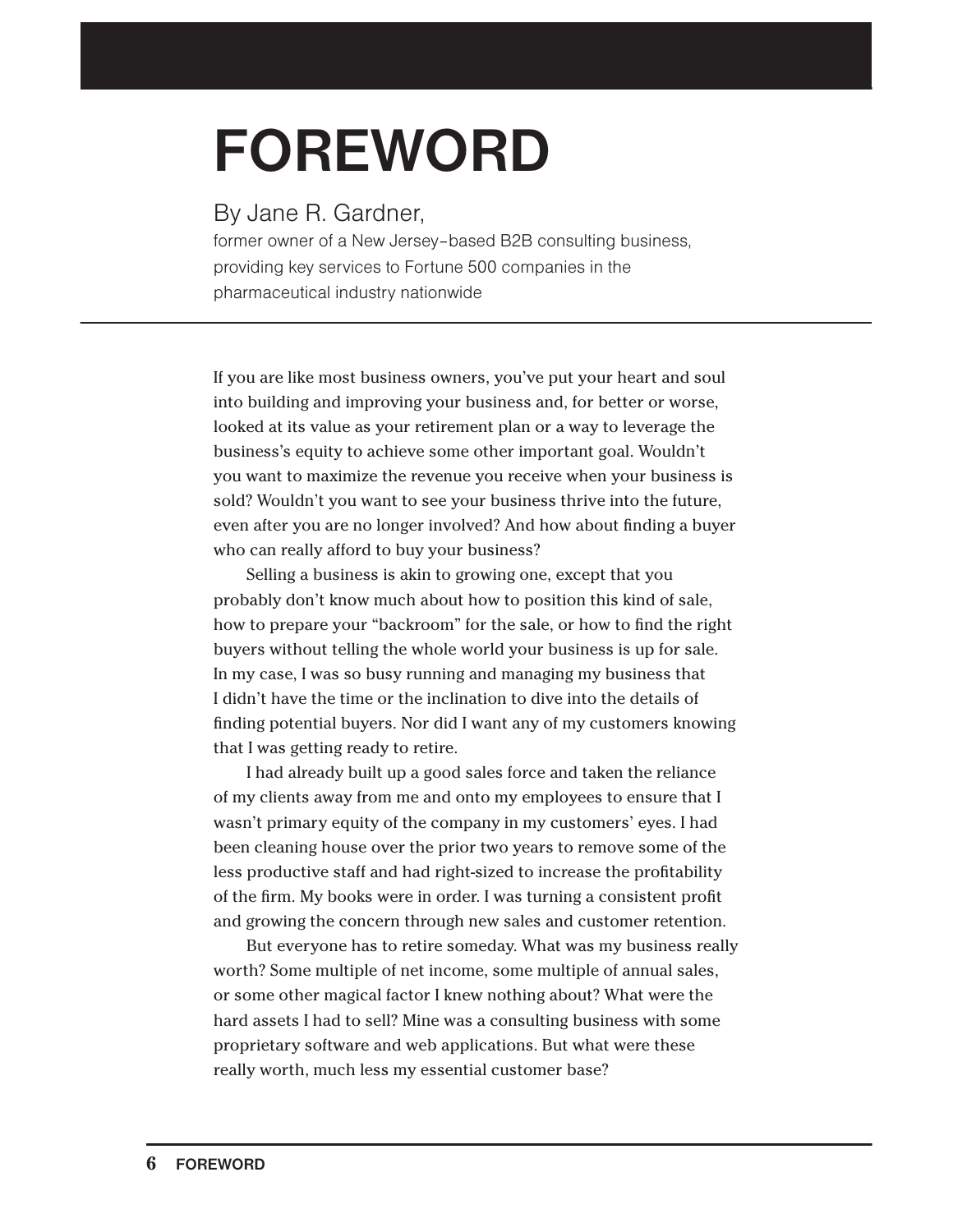Certainly, I knew nothing of prequalifying buyers or of how to determine which of the potential buyers I might identify was a good match for success with my business, nor did I understand how to pursue a sale without taking my eye off the ball of managing the current employees for their (and ultimately my) success. The most important question to me was: How do I put this business on the market without letting everyone know it is for sale? I knew that once that news was out in the marketplace, my business would undoubtedly not be worth what it was before the word got out.

It takes an average of twelve months to sell a profitable business and a lot of work to get the job done. I decided to hire Achim. Achim Neumann is an expert in selling businesses, maximizing the impact of marketing and financial materials, and finding qualified buyers. There are myriad details to consider, not the least of which is how to keep the business growing successfully while maintaining margins, keeping your employees working hard and undistracted, and closing the deal while managing the buyer's expectations.

In this book, you will gain a clear introduction to what it means to embark upon the important journey to selling your business. Some of the salient points include:

- Determining the true market value of your business—that value can be very different from the price you have in the back of your mind or what you think is a fair share for your hard work
- Preparing the marketing materials for your business—you probably know how to sell your services and products, but this sale is probably a lot different from what you do every day
- Dealing with your current employees—should you consider selling your "baby" to your current employees? Do you tell your employees you are planning to sell?
- Deciding on the essential things to do as you get ready to sell—how do you make your business as attractive as possible?
- Getting your records in order—if you aren't much of a financial person, do you have your bookkeeping system up to date, and is it accurate? Can you run accurate reports to get the information a potential buyer might need to consider the sale?